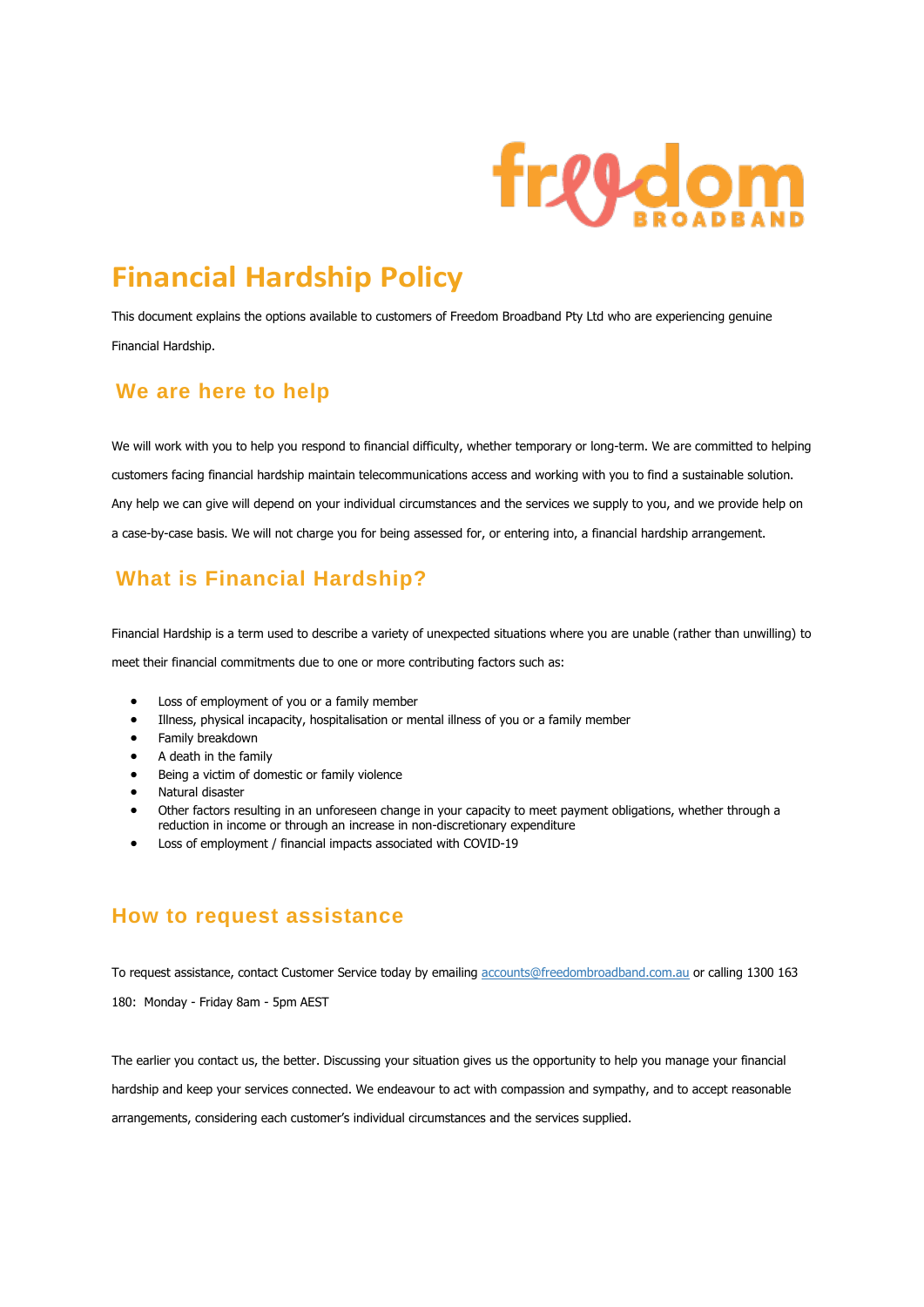# **Assessment of Financial Hardship**

We will assess your request for financial assistance against this Financial Hardship Policy, based on the information available to us, within 5 working days. We will request from you any information or supporting evidence we may need to help us understand your individual circumstances and the level of support you require, including, but not limited to:

- Documentation, such as a statutory declaration, from a person familiar with your circumstances (financial counsellor, social/case worker, medical professional, etc);
- Evidence of you having consulted or being booked to consult with and/or being supported by a recognised financial counsellor

We will only seek information from you that is relevant not unduly onerous. If you don't provide us with this information, an assessment may not be made. If you provide false or incomplete information, this may result in the cancellation of any arrangement we agree to.

### **Communication of Financial Hardship arrangements**

If we agree to a Financial Hardship arrangement, we will let you know within 5 business days about your rights and obligations under that arrangement, its duration and any review date. If requested by you, we will send details of your Financial Hardship arrangement in writing. The arrangement will not commence unless you have accepted it.

If your circumstances change during the term of the arrangement, you have an obligation to promptly inform us of such changes. We will review your arrangement accordingly.

If we decide that assistance will not be given because your circumstances do not meet the criteria set out in this Financial Hardship Policy, we will immediately inform you of this decision.

# Options for Financial Hardship assistance

Once we have assessed your request, we will consider the appropriate options available to us to assist you in the management of your financial hardship, as it relates to the services we supply to you, which may include:

Options to help you stay connected:

- Applying restrictions on some or all of your services, for example: barring certain call types (such as mobile or international)
- Applying appropriate spend controls, for example: reducing or removing any optional Prepayment Balance to stop you incurring usage outside your plan's inclusions
- Moving you to a lower cost plan on an interim basis

# **Options for suitable financial arrangements:**

- Temporary postponement or deferral of payments to avoid disconnection of services
- Agreeing to a payment plan arrangement